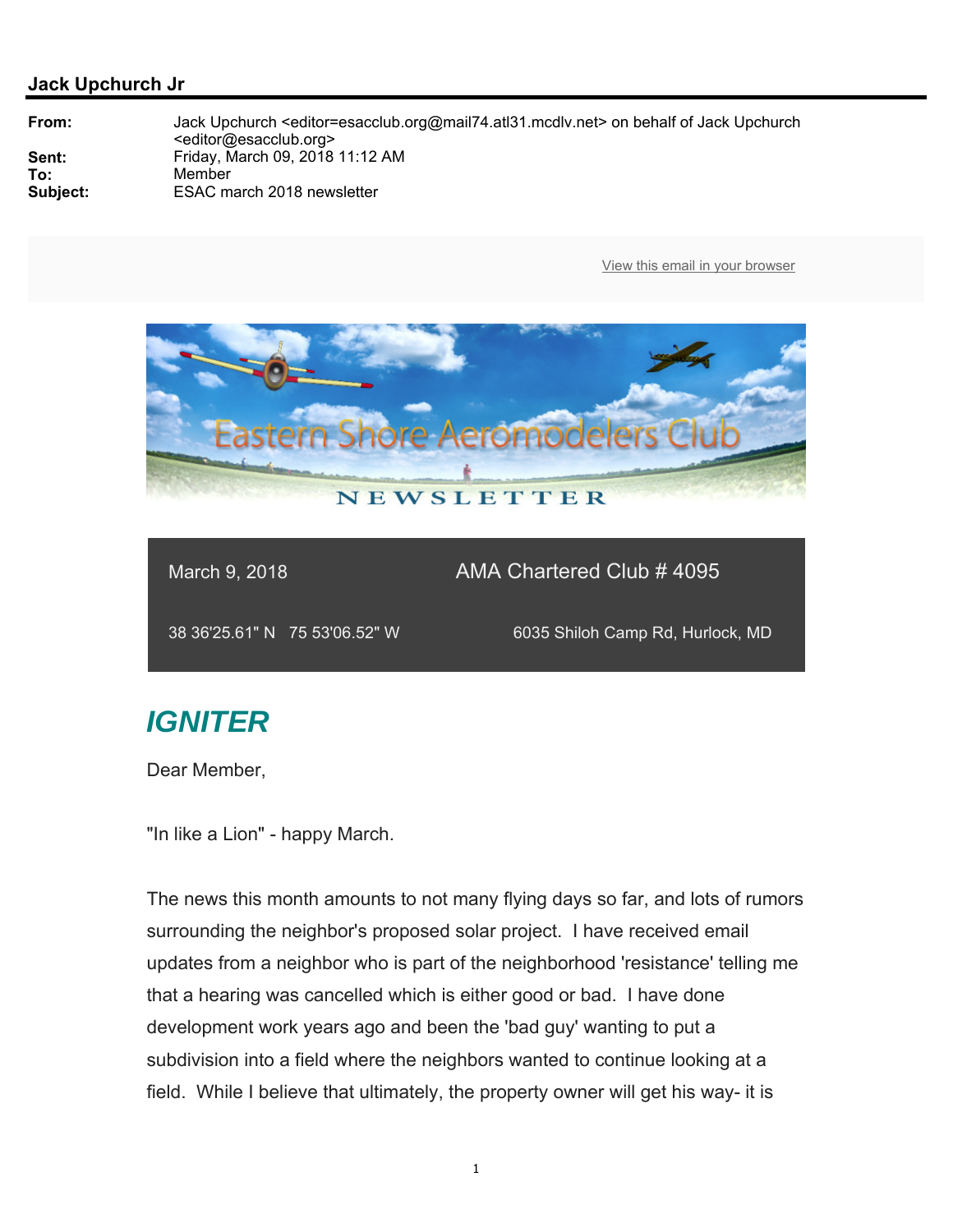50/50 as to whether the solar project will be approved. If a variance or special exception is required for this project, then upset neighbors sometimes win. While I would love to help fight off the project- it means that I would be fighting the man who lets us use his land to drive in.

So here is what we know:

- A solar project hearing was scheduled for March 13 and has been cancelled/postponed at the request of the Solar company.
- The neighbors continue to fight to stop the project- a row of trees, a 50' setback from the road and other details are being added to the project to address the neighbor concerns.
- The Solar project needs the 'big field' as well as 75 additional acres to work- they are looking for the additional 75 acres in the area contingent upon getting the 'big field' project approved
- The timeline would stretch into 2020 for completion, with disruption starting as early as late 2019 if approved.

I spoke with Adam Kral, our new landowner and he is sympathetic to our having a great place to fly. It is 50/50 that we will have a solar project become a reality with very little we can do about it. It is almost 100% not an issue for this calendar year as far as interfering with our flying and 50/50 that it would impact next year because of the permitting process for something of this nature. (the way I calculate our odds- that equals a 25% chance of having 2019 impacted) While I am not happy with the threat to our little piece of RC paradise- I believe we have lots of reason to be optimistic that this will work out.

Worst case is that we need to find the next perfect place to fly and spend time and money to build it before we have to leave the one we have now. I think that worst case is going to cost some money and lots of volunteer hours, but won't be a catastrophe either.

As I keep telling myself in my work life- "you only have to deal with what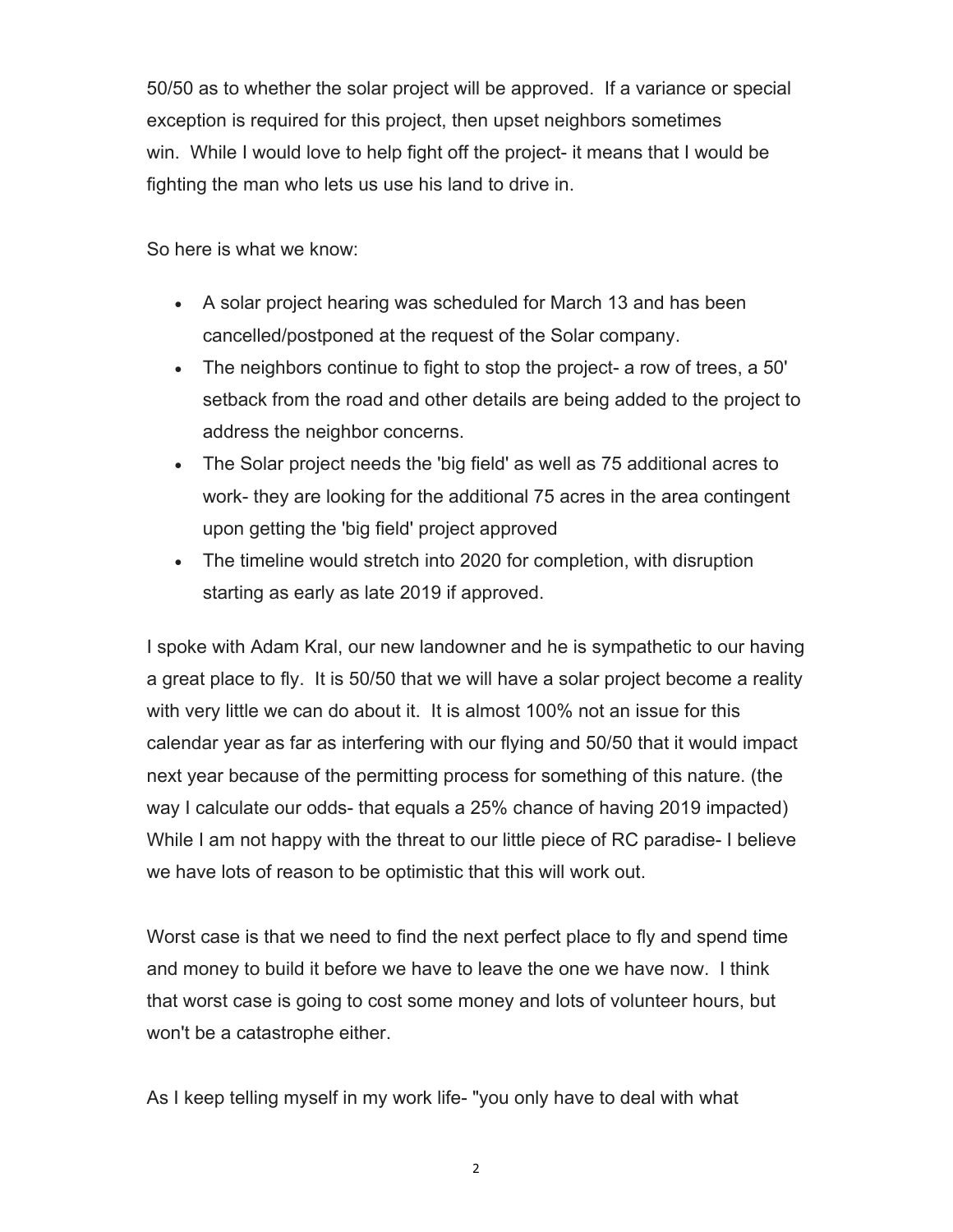actually happens". The rest is considering contingency plans. We should be looking around for a replacement site that equals or improves on what we have now. At \$500/acre per year rent, we represent a good deal guaranteed income for farmers in our area.

Jack

## A Meeting was called to order on . . .

February 14, 2018 at the Train Station at 7pm. Jack was away and Duane presided. The Treasurer reported \$1155.96 in checking and \$7406.48 in savings.

Upcoming events were discussed. I forget what else Duane told me, so make a note and attend the next meeting if you want to know what happens there:) Seriously, we usually enjoy the pizza and each other's company- we just don't have that much work to get done at club meetings and we like it that way.

## **The Official 2018 Club Calendar- Check the website for more up to the minute schedule changes.**

 March 14 - Club meeting at the Train Station 7pm

 July 11 - Club Meeting at the FIELD 7pm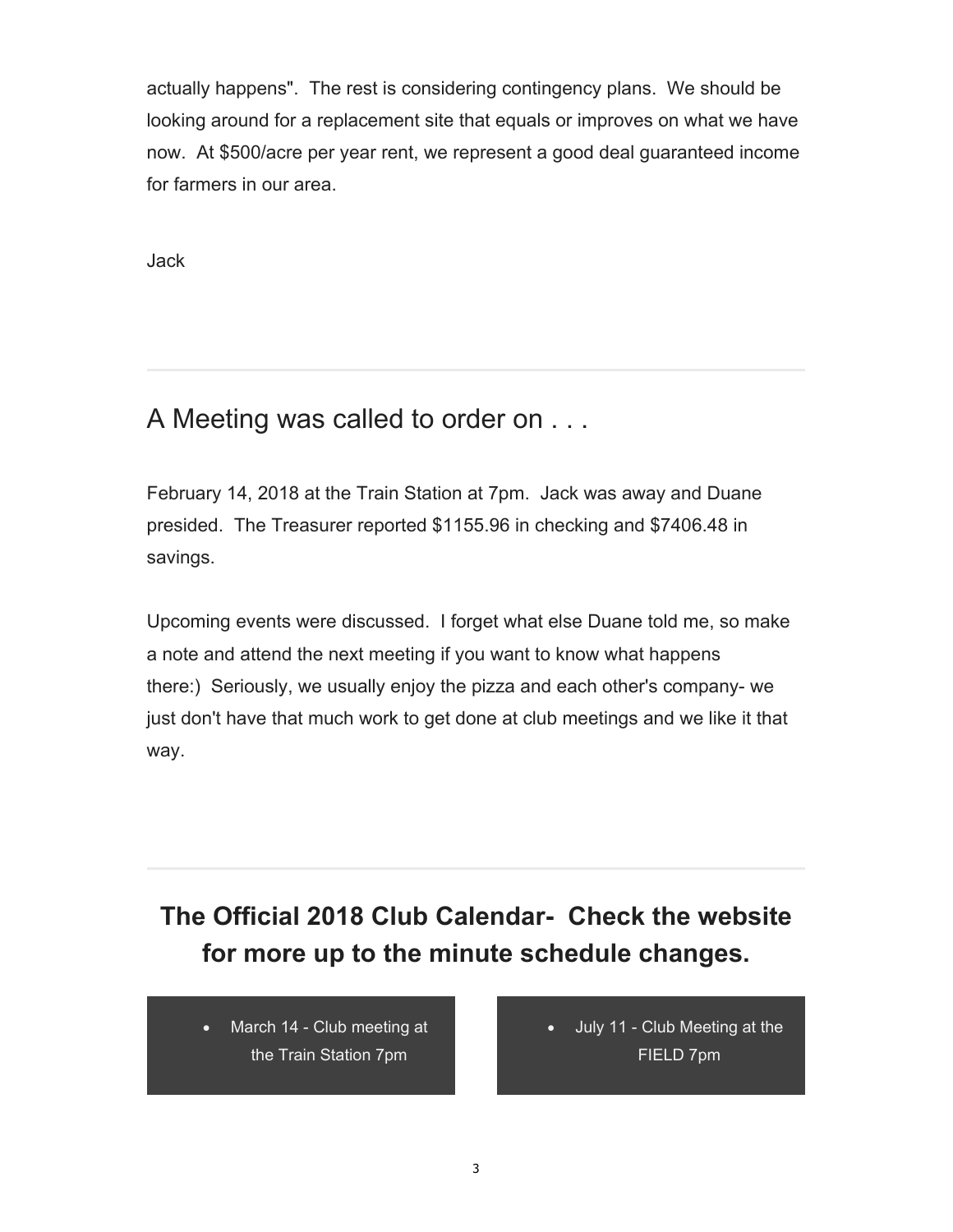- April 11 Club Meeting at the Train Station 7pm
- April 28 Jet Rally
- May 5 -- rain date Jet Rally
- May 9 Club Meeting at the Train Station 7pm
	- June 13 Club Meeting at the FIELD 7pm
		- June 16 & 17 IMAC
- August 8 Club Meeting at the FIELD 7pm
- August 11 & 12 Jim Coll Stunt Contest
	- $\bullet$  August 18 & 19 IMAC
	- September 12 Club Meeting at the FIELD 7pm
- October 10 Club Meeting at the Train Station 7pm
- November 14 Club meeting at the Train Station 7pm
	- December 12 Christmas Party Meeting 7pm — at the Train Station - potluck

### **Happy Birthday to You . .**

**Support Our Local Hobby Shops**

#### **Hobby Stop**

22762 Sussex Hwy Seaford, DE 302-629-3944

**Hobby Town of Easton** 106 Marlboro Ave Easton, MD 410-822-7800

**Checkered Flag** 

Mike Dimino

**.**

Dennis Hastings

John Opsitnik



**Links** 

AMA Website

AMA - District IV

Know Before You

Fly

FAA- Pilot **Registration**